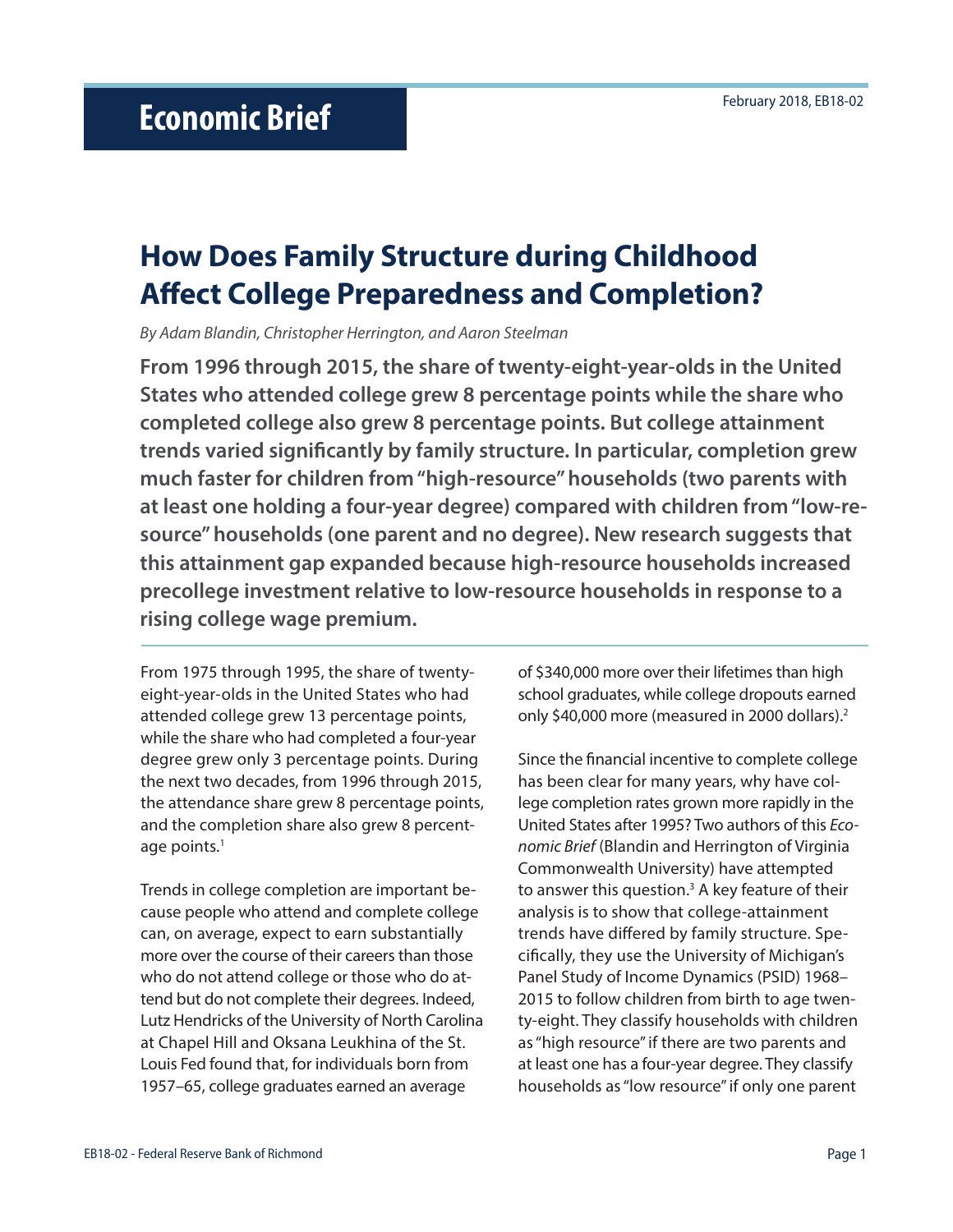is present and he or she lacks a four-year degree. This language reflects the idea that high-resource families will tend to have more time and money at their disposal to invest in their children.4

For children from high-resource families, college attendance increased by only 1 percentage point from 1996–2015, but completion increased by 13 percentage points. In contrast, for children from low-resource families, college attendance increased by 7 percentage points, but completion grew by only 4 percentage points. The attendance gap between low- and high-resource children, then, *shrank* by 6 percentage points, while the completion gap *grew* by 9 percentage points. Importantly, the authors verify that family structure remains an important predictor of college completion even after controlling for family earnings, number of siblings, race, sex, and the family's geographic region.

Figure 1 provides details of these trends. It displays three-year moving averages of college attendance and completion rates by family type from 1996

through 2015.<sup>5</sup> Individuals are assigned to the year they turned twenty-eight. For example, the aggregate attendance rate of 53 percent in 1996 corresponds to individuals who turned twenty-eight from 1995 to 1997. Children from the lowest-resource households are designated 1L (one parent, no degree); children from households with two parents, neither of whom has a degree are designated 2L; and children from households with two parents with at least one degree between them are designated 2H, the highest-resource category in the study.<sup>6</sup>

# **Precollege Investment and Preparedness**

Why did college completion grow more rapidly for children from high-resource households compared with children from low-resource households? Blandin and Herrington propose that, conditional on attending college, an individual's chance of completing depends primarily on how prepared the individual is for college. They suggest that a rising college wage premium since the 1980s induced an increase in attendance among children from all family structures, but that high-resource households increased precol-



#### **Figure 1: U.S. College Attendance and Completion Rates by Age Twenty-Eight**

**Source:** Authors' analysis of data from the Panel Study of Income Dynamics, Institute for Social Research, University of Michigan **Notes:** Curves are three-year moving averages. Values for 2001 are generated by linear interpolation. The years correspond to the years when individuals turned twenty-eight. College attendance is defined as attaining more than twelve years of education. College completion is defined as attaining at least sixteen years of education. The number of parents includes cohabitants. Individuals are assigned to the lowest-resource "family type" they experienced from birth to age seventeen. Attainment rates for children from families with one parent who has a degree (1H) are not included due to small sample size.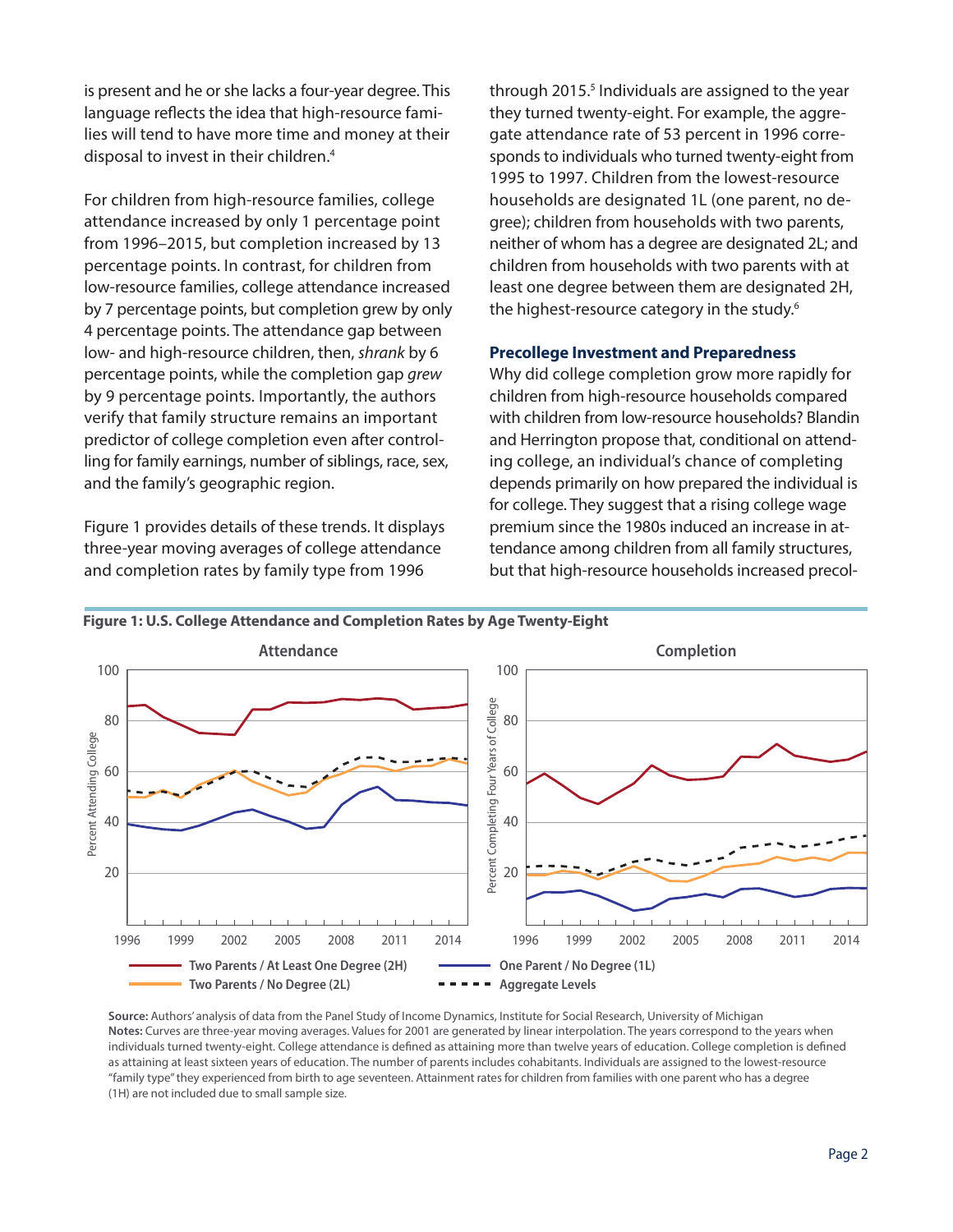lege investment more than low-resource households. This led to a larger increase in college preparedness and college completion among high-resource children compared with low-resource children.

Blandin and Herrington provide several pieces of evidence that are consistent with this explanation. First, they document trends in earnings by family type, which has implications for the family's capacity to invest money in children's human capital accumulation. From 1968, the year the 1996 cohort was born, until 2015, the year the final cohort turned twentyeight, aggregate median parental earnings increased roughly 10 percent, from \$60,900 to \$66,200 (in 2015 dollars). The increase did not occur proportionately across types, however. Median earnings fell 12 percent for 1L households, grew by 7 percent for 2L households, and grew by 29 percent for 2H households. These patterns suggest that earnings alone cannot account for the observed trends in college attendance and completion. For example, attendance and completion rose among 1L households despite the drop in median earnings. And completion rates increased by comparable amounts among children from 2L and 2H households, even though median earnings growth was significantly larger among the latter.

Next, Blandin and Herrington point to work by Sabino Kornrich of the Center for Advanced Studies in the Social Sciences at the Juan March Institute in Madrid and Frank Furstenberg of the University of Pennsylvania that documents growing gaps in expenditures on children based on family income, parental education, and number of parents.<sup>7</sup> This analysis is based on the Bureau of Labor Statistics' Consumer Expenditure Survey from the early 1970s through the late 2000s. For example, the gap in annual spending per child between the second and ninth deciles of the income distribution increased from \$1,200 in 1972 to \$2,800 in 2006, measured in constant 2008 dollars.8 Similarly, the gap in spending per child between households with high school-educated parents and college-educated parents increased from roughly \$700 in 1972 to \$1,500 in 2006. Interestingly, single mothers in 1972 spent about \$500 more per child than dual-parent households, but by 2006 that difference had essentially disappeared. It is possible

that the initial gap was largely due to higher childcare expenses in single-parent households, and this difference declined as more married women entered the labor force, resulting in higher care expenses for dual-parent households.

Blandin and Herrington also document that the amount of time parents spend with their children has increased across all households, according to data from the Bureau of Labor Statistics' American Time Use Survey and the Centre for Time Use Research's American Heritage Time Use Study. But college-educated parents have increased time with their children more than non-college-educated parents.9 Moreover, two-parent households have increased time with their children more than singleparent households. As a result, the gap in weekly hours spent with children between 2H and 1L households more than doubled in recent decades, from about seven hours per week to more than fifteen hours per week. This growing disparity is important because parental time has been widely credited as a crucial input in the production of a child's human capital.10

Finally, Blandin and Herrington argue that these growing gaps in parental investments between 2H and 1L households translated into growing gaps in college preparedness. To test this idea, they look at changes over time in SAT scores by family type, using the Bureau of Labor Statistics' National Longitudinal Surveys. They first document that, conditional on attending college, SAT scores strongly predict a child's chances of completing a four-year college degree.11 Next, they show that among children who turned twenty-eight around 1990, there already existed small test-score gaps between 2L and 1L children and large test-score gaps between 2H and 1L children. Finally, they show that those gaps increased from the 1990 cohort to the 2010 cohort. For example, the median SAT score for 2H children (averaging math and verbal scores) grew twenty points (512 to 532) while the median score for 1L children fell by one point (448 to 447). As a result, the median score gap between 2H and 1L children grew by twentyone points, an increase of one-fifth of a standard deviation.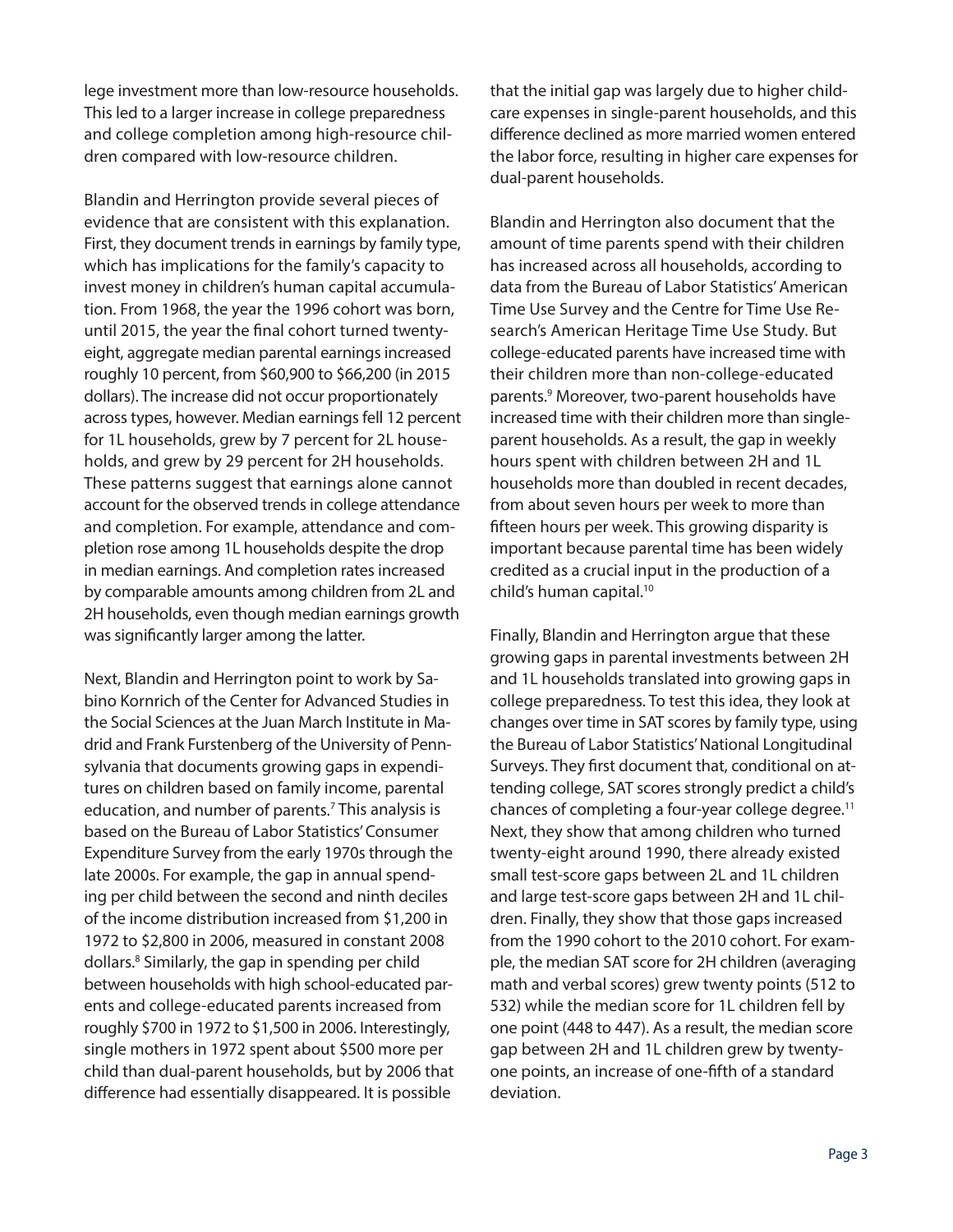# **Why Did High-Resource Parents Invest Relatively More in Their Children?**

The evidence above is consistent with the idea that high-resource households increased precollege investments in their children relative to lowresource households, and that this investment gap generated stronger growth in college completion among high-resource children. However, this evidence does not directly explain why high-resource households increased their precollege investment, and why they did so to a greater extent than lowresource households.

Blandin and Herrington's explanation for "why" comes in three parts: (i) the college wage premium increased substantially from the early 1980s to the mid-2000s; (ii) high-resource parents responded to the rising college wage premium by investing more time and money in their children; and (iii) low-resource parents, facing tight time and budget constraints, responded less to the rising college wage premium. To test whether this story is quantitatively powerful enough to generate the observed trends in college completion, Blandin and Herrington build a

structural model of intergenerational human capital investment and college attainment with heterogeneous households.

Within this model, they simulate an increase in the college wage premium from 43 percent to 75 percent, as observed in the U.S. data between 1986 and 2005. The increase in the college wage premium increases attendance and completion among children from all family types. But attendance and completion do not increase proportionately across all family types. Attendance increases most, 24 percentage points, for children from 1L households, while it increases least, 19 percentage points, for children from 2H households. Completion increases least, 11 percentage points, for children from 1L households, while it increases most, 16 percentage points, for children from 2H households.

As a result, the attendance gap between 2H and 1L children *decreases* 5 percentage points in response to the increased college wage premium, while the completion gap between 2H and 1L children *increases* by 5 percentage points. Qualitatively, these pat-





**Source:** Authors' analysis of data from the Panel Study of Income Dynamics, Institute for Social Research, University of Michigan

**Notes:** Parents are considered to be college graduates if they report completing at least sixteen years of education. Number of parents includes cohabitants. Individuals are assigned to the lowest-resource "family type" they experienced from birth to age seventeen. The authors exclude years 1969–71 because the education of the "spouse" was not reported for those years. Values in this chart for 1969–71 (and for even years beginning with 1998) are generated by linear interpolation.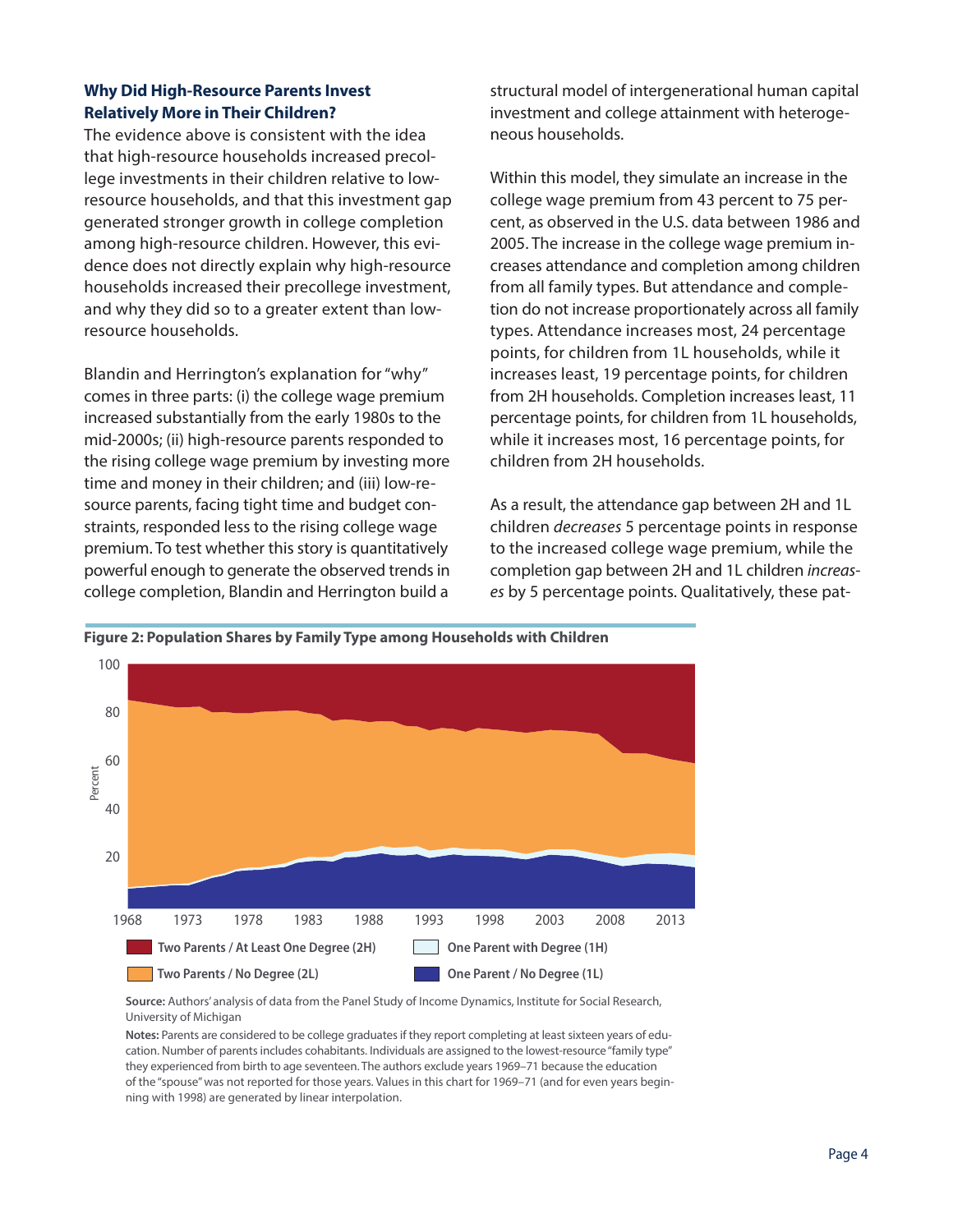terns are in line with the empirical findings described earlier. Quantitatively, the model is able to account for most of the 6 percentage point decrease in the 2H-1L attendance gap observed in the data and about half of the 9 percentage point increase in the observed 2H-1L completion gap.

## **Conclusion**

College attendance and completion rates have been increasing among children from both low-resource households and high-resource households. The rates of attendance and completion differ between those groups, however. Attendance rates have been growing more quickly among low-resource families, while completion rates have been growing more quickly among high-resource families. Moreover, for children from low-resource families, college attendance has been increasing more than completion. The opposite is true for children from high-resource families: completion among them has been increasing more than attendance. As a result, the attendance gap between low-resource and high-resource children has *shrunk* while the completion gap has *grown*.

These findings have important implications for income inequality. As Figure 2 shows, the share of families classified as high resource has increased sharply from 1968 through 2015, from 15 percent to 40 percent. The share of families classified as low resource has grown also during this period, from 8 percent to 17 percent. The growth of high-resource families in recent years suggests that the aggregate share of children who complete college, and therefore earn the associated college premium, will continue to increase throughout the next decade. At the same time, the remaining large share of low-resource families means that many children still will face low probabilities of completing college, despite the large and growing rewards to doing so.<sup>12</sup>

Adam Blandin is an assistant professor of economics at Virginia Commonwealth University and a visiting scholar at the Federal Reserve Bank of Richmond; Christopher Herrington is an assistant professor of economics at Virginia Commonwealth University; and Aaron Steelman is director of publications at the Federal Reserve Bank of Richmond.

### **Endnotes**

- <sup>1</sup> Aggregate attendance and completion rates are computed using data from the March Current Population Survey for individuals who turned twenty-eight from 1975 through 2015.
- <sup>2</sup> Lutz Hendricks and Oksana Leukhina, "The Return to College: Selection and Dropout Risk," *International Economic Review*, forthcoming. A [working paper version](http://dx.doi.org/10.2139/ssrn.2518430) is available.
- <sup>3</sup> Adam Blandin and Christopher Herrington, "Family Structure, [Human Capital Investment, and Aggregate College Attain](https://drive.google.com/file/d/12fZXyNij_8nwDLNfxbWdg_tLIfvGA4xL/view)[ment,](https://drive.google.com/file/d/12fZXyNij_8nwDLNfxbWdg_tLIfvGA4xL/view)" Manuscript, January 29, 2018.
- 4 Some children experience multiple family types during childhood. Children are assigned to a single family type using two procedures. The first assigns individuals to the "lowestresource" type they experienced during childhood (from age zero to seventeen). The second assigns individuals to the modal family type: the family type they experienced most often during childhood. The results are very similar across both methods. The "lowest-resource" results are presented because they seem to present the least noisy estimates.
- <sup>5</sup> Due to data issues that make it difficult to measure college completion consistently over the time period they examine, Blandin and Herrington use sixteen years of education as a proxy for college completion.
- <sup>6</sup> Children from households with one parent who has a fouryear degree (1H) are not included due to small sample size.
- <sup>7</sup> Sabino Kornrich and Frank Furstenberg, "Investing in Children: [Changes in Parental Spending on Children, 1972–2007,](http://doi.org/10.1007/s13524-012-0146-4)" *Demography*, February 2013, vol. 50, no. 1, pp. 1–23.
- <sup>8</sup> The spending gaps and the increase in the gaps over time between the lowest and top deciles were even larger and are not mentioned to minimize the effects at the tails of the income distribution.
- <sup>9</sup> This fact has been noted previously by others, including Garey Ramey and Valerie A. Ramey in "[The Rug Rat Race,](https://www.brookings.edu/wp-content/uploads/2010/03/2010a_bpea_ramey.pdf)" *Brookings Papers on Economic Activity*, Spring 2010, pp. 129–176.
- <sup>10</sup> See Daniela Del Boca, Christopher Flinn, and Matthew Wiswall, ["Household Choices and Child Development,](https://doi.org/10.1093/restud/rdt026)" *Review of Economic Studies*, January 2014, vol. 81, no. 1, pp. 137–185.
- <sup>11</sup> See Nancy W. Burton and Leonard Ramist, "Predicting Success [in College: SAT Studies of Classes Graduating since 1980,](https://research.collegeboard.org/publications/content/2012/05/predicting-success-college-sat-studies-classes-graduating-1980)" Research Report No. 2001-2, The College Board, 2001. There are other factors that seem to predict whether a child will complete college, such as teacher quality and noncognitive skills. See Raj Chetty, John N. Friedman, and Jonah E. Rockoff, ["Measuring the Impacts of Teachers II: Teacher Value-Added](http://doi.org/10.1257/aer.104.9.2633)  [and Student Outcomes in Adulthood](http://doi.org/10.1257/aer.104.9.2633)," *American Economic Review*, September 2014, vol. 104, no. 9, pp. 2633–2679; and David T. Conley, ["Understanding University Success: A Report](https://eric.ed.gov/?id=ED476300)  [from Standards for Success,](https://eric.ed.gov/?id=ED476300)" Center for Education Policy Research, University of Oregon, 2003.
- <sup>12</sup> In a paper related to Blandin and Herrington's work, Kartik Athreya of the Richmond Fed and Janice Eberly of Northwestern University show that if the distribution of college readiness among high school completers does not improve over time,